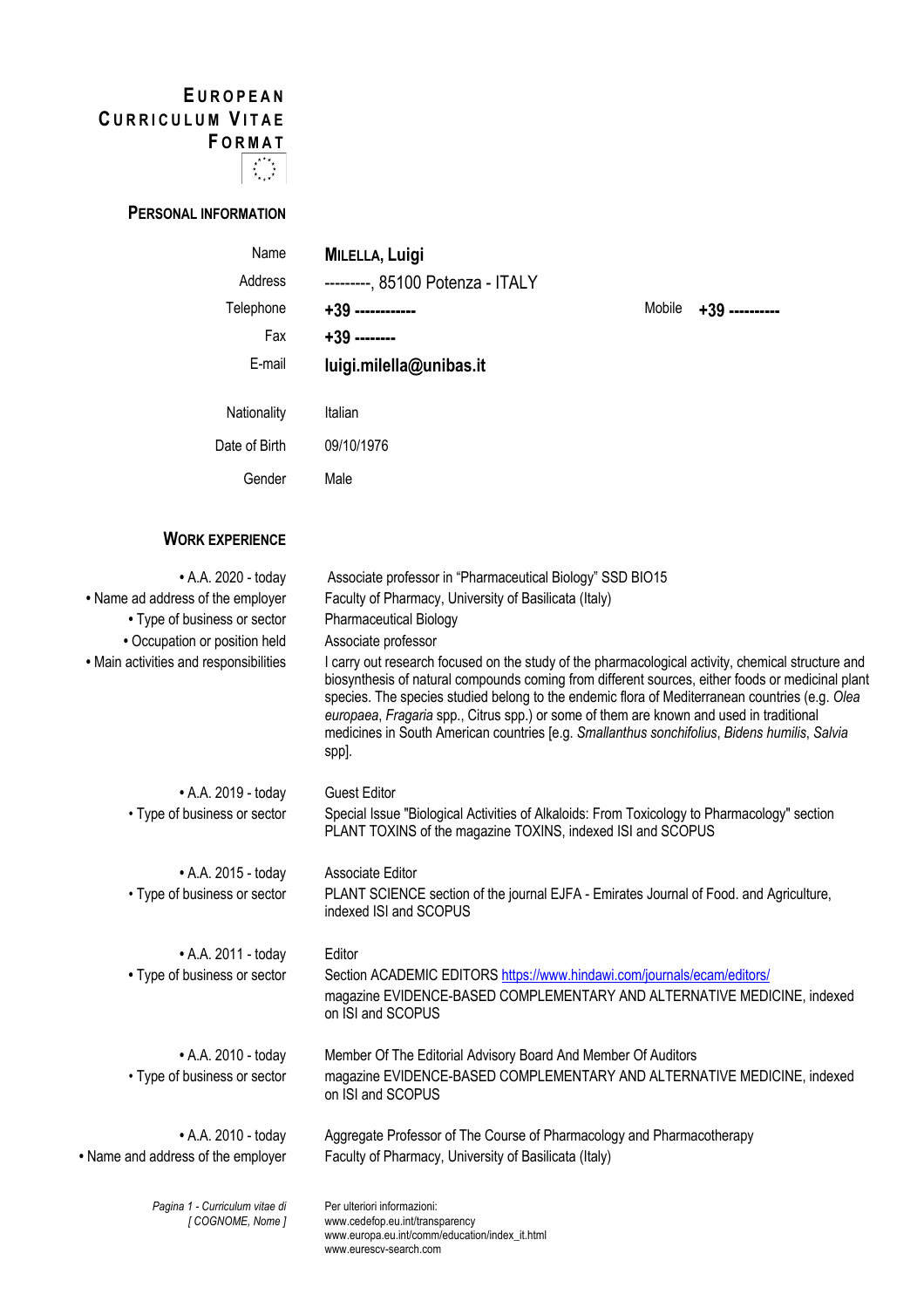| • Type of business or sector                                                                    | Pharmacology and Pharmacotherapy                                                                                                                                                                                                     |
|-------------------------------------------------------------------------------------------------|--------------------------------------------------------------------------------------------------------------------------------------------------------------------------------------------------------------------------------------|
| • Occupation or position held                                                                   | Aggregate Professor                                                                                                                                                                                                                  |
| • A.A. 2010 - today                                                                             | Visiting professor for the ERASMUS Project                                                                                                                                                                                           |
| • Name and address of the employer                                                              | (e.g. University of Seville (ES) /Prague (CZ) / Porto (PT) etc.) one week per year (8h per week).                                                                                                                                    |
| • A.A. 2010 - today                                                                             | Coordinator of the Erasmus Project for the Faculty of Pharmacy                                                                                                                                                                       |
| • Name and address of the employer                                                              | Faculty of Pharmacy, University of Basilicata (Italy)                                                                                                                                                                                |
| • A.A. 2009 - today                                                                             | Aggregate Professor of the Course of Pharmacognosy                                                                                                                                                                                   |
| • Name and address of the employer                                                              | Faculty of Pharmacy, University of Basilicata (Italy)                                                                                                                                                                                |
| • Type of business or sector                                                                    | Pharmacognosy                                                                                                                                                                                                                        |
| • Occupation or position held                                                                   | Aggregate Professor                                                                                                                                                                                                                  |
| • A.A. 2009 - today                                                                             | Aggregate Professor of the Course of Pharmaceutical Botany                                                                                                                                                                           |
| • Name and address of the employer                                                              | Faculty of Pharmacy, University of Basilicata (Italy)                                                                                                                                                                                |
| • Type of business or sector                                                                    | Pharmaceutical Botany                                                                                                                                                                                                                |
| • Occupation or position held                                                                   | Aggregate Professor                                                                                                                                                                                                                  |
| • A.A. 2009 - today                                                                             | Coordinator of the Erasmus Project for the Faculty of Pharmacy.                                                                                                                                                                      |
| • Name and address of the employer                                                              | Faculty of Pharmacy, University of Basilicata (Italy)                                                                                                                                                                                |
| • A.A. 2009 - today                                                                             | Responsible for the Faculty of Pharmacy for the Scientific Evaluation Committee                                                                                                                                                      |
| • Name and address of the employer                                                              | Faculty of Pharmacy, University of Basilicata (Italy)                                                                                                                                                                                |
| $\bullet$ A.A. 2009 - 2010                                                                      | Aggregate Professor of the Course of Physiology                                                                                                                                                                                      |
| • Name and address of the employer                                                              | Faculty of Pharmacy, University of Basilicata (Italy)                                                                                                                                                                                |
| • Type of business or sector                                                                    | Physiology                                                                                                                                                                                                                           |
| • Occupation or position held                                                                   | Aggregate Professor                                                                                                                                                                                                                  |
| $\bullet$ A.A. 2008 - 2009                                                                      | Laboratory support for the Teaching Course of Pharmacognosy                                                                                                                                                                          |
| • Name and address of the employer                                                              | Faculty of Pharmacy, University of Basilicata (Italy)                                                                                                                                                                                |
| $\bullet$ A.A. 2007 - 2008<br>From June 29th to July 10th<br>• Name and address of the employer | Erasmus Intensive Programme for the course "Plant biotechnologies and applications"<br>Faculty of Pharmacy, University of Basilicata (Italy)                                                                                         |
| • A.A. 2007                                                                                     | Grant for the following research project: "Study of fractions gene related to the biosynthesis of<br>secondary metabolites in Fragaria spp.".                                                                                        |
| • Name and address of the employer                                                              | University of Basilicata (Italy)                                                                                                                                                                                                     |
| • A.A. 2005 - 2006                                                                              | Teacher for seminars on the theme: "SNPs and molecular markers useful for the study of DNA"                                                                                                                                          |
| • Name and address of the employer                                                              | University of Basilicata (Italy)                                                                                                                                                                                                     |
| • Type of business or sector                                                                    | Course "Biotechnology Genetics' Degree in Biotechnology,                                                                                                                                                                             |
| $\bullet$ A.A. 2005 - 2006                                                                      | Teacher for seminars on the theme: "Recombinant DNA technology: potential uses" and<br>"Survey methods for the characterization of the transcriptome of secondary metabolites of<br>pharmacological interest and / or nutraceutical" |
| • Name and address of the employer                                                              | University of Basilicata (Italy)                                                                                                                                                                                                     |
| • Type of business or sector                                                                    | Master's Degree in "Viticulture and Enology"                                                                                                                                                                                         |
| $\bullet$ A.A. 2005 - 2006                                                                      | Grant for the following research project: "Isolation and characterization of differentially<br>expressed gene fractions with potential pharmacological action and / or nutraceutical in Citrus<br>spp."                              |
| Pagina 2 - Curriculum vitae di<br>[COGNOME, Nome]                                               | Per ulteriori informazioni:<br>www.cedefop.eu.int/transparency<br>www.europa.eu.int/comm/education/index_it.html                                                                                                                     |

www.eurescv-search.com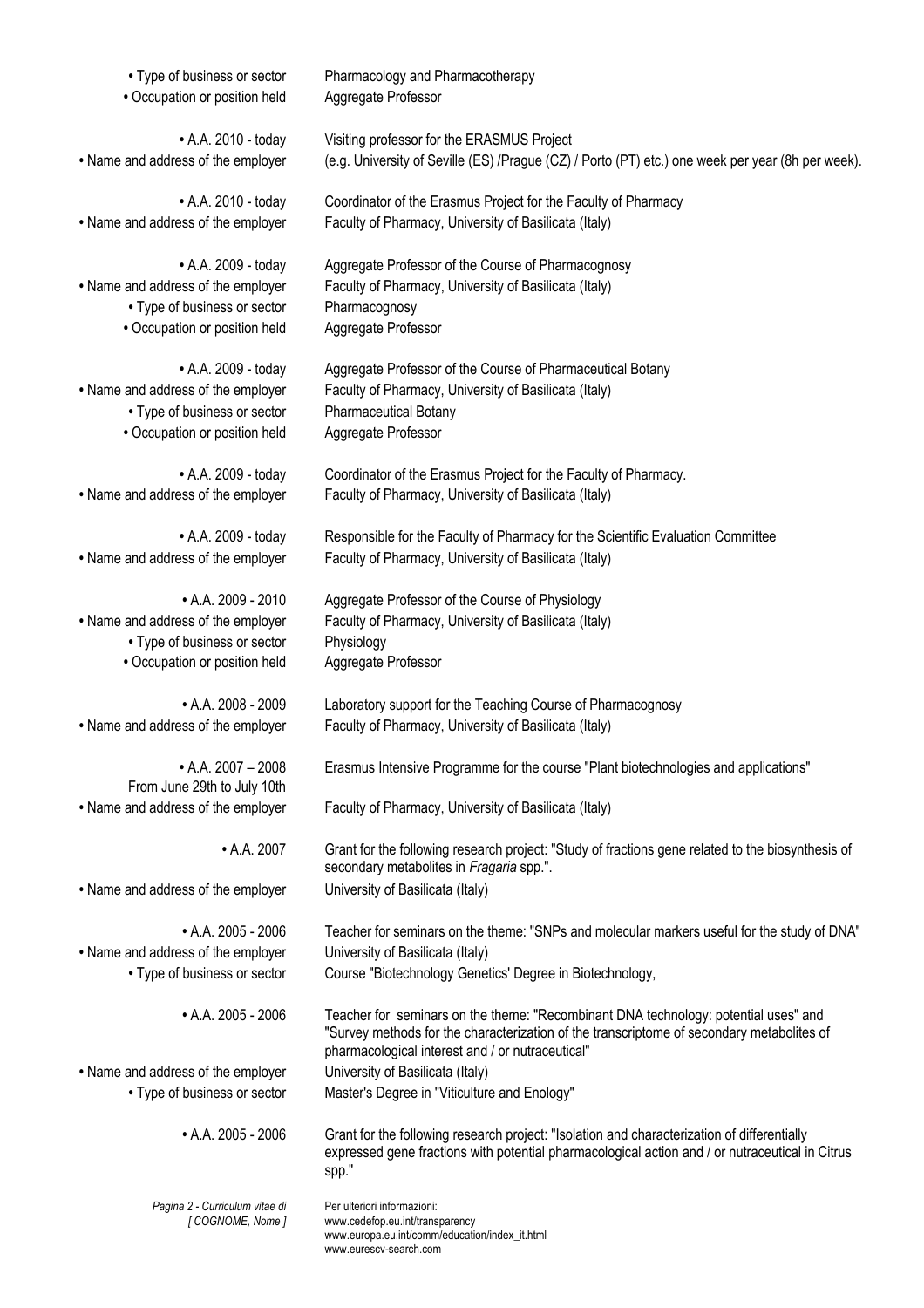| • Name and address of the employer                                       | University of Basilicata (Italy)                                                                                                                                                                                                  |  |  |
|--------------------------------------------------------------------------|-----------------------------------------------------------------------------------------------------------------------------------------------------------------------------------------------------------------------------------|--|--|
| • April-September 2005                                                   | Research fellow at the TEAGASC                                                                                                                                                                                                    |  |  |
| • Name and address of the employer                                       | "The National Food Centre" of Dublin supported by a "Leonardo da Vinci"scholarship                                                                                                                                                |  |  |
| • Type of business or sector                                             | Techniques of analysis and quantification of gene expression using Real Time PCR technique.                                                                                                                                       |  |  |
|                                                                          | Advisor: Director of the Department Dr. Geraldine Duffy                                                                                                                                                                           |  |  |
| $\bullet$ A.A. 2004 - 2005                                               | Teaching assistant for the course in "Microbial Biotechnology"                                                                                                                                                                    |  |  |
| • Name and address of the employer                                       | Faculty of Biotechnology, University of Basilicata (Italy)                                                                                                                                                                        |  |  |
| $\bullet$ A.A. 2004 - 2005                                               | Laboratory practice Course of the course "Microbial Biotechnology"                                                                                                                                                                |  |  |
| • Name and address of the employer                                       | Degree in Biotechnology, University of Basilicata (Italy)                                                                                                                                                                         |  |  |
| • March-October 2004                                                     | Research fellow at the "Research Centre of Crop Productions"                                                                                                                                                                      |  |  |
| • Name and address of the employer                                       | Prague because of a grant "Erasmus"                                                                                                                                                                                               |  |  |
| • Type of business or sector                                             | Study of the genome of yacon [Smallanthus sonchifolius (Poepp. et Endl.)], Species of South<br>American origin used in traditional medicine, using innovative techniques for molecular analysis<br>(RAPD, AFLP, SNP microarrays). |  |  |
|                                                                          | Advisors: Dr. Jaroslav Salava and Dr. Jaroslava Ovesnà                                                                                                                                                                            |  |  |
| $\bullet$ A.A. 2004 - 2005                                               | Teacher for seminars for high school scholars as part of the AT-001.1                                                                                                                                                             |  |  |
| • Name and address of the employer                                       | "Universities Open Doors" (Project Itinera / Orient) project.                                                                                                                                                                     |  |  |
|                                                                          |                                                                                                                                                                                                                                   |  |  |
| $\bullet$ A.A. 2003 - 2006                                               | Laboratory practice Course "Biotechnology Genetics"                                                                                                                                                                               |  |  |
| • Name and address of the employer                                       | Degree in Biotechnology, University of Basilicata (Italy)                                                                                                                                                                         |  |  |
|                                                                          |                                                                                                                                                                                                                                   |  |  |
|                                                                          |                                                                                                                                                                                                                                   |  |  |
| <b>EDUCATION AND TRAINING</b>                                            |                                                                                                                                                                                                                                   |  |  |
| $\cdot$ March 2006                                                       | PhD University of Basilicata, Potenza - ITALY                                                                                                                                                                                     |  |  |
| • Name and type of organisation                                          | Plant Metabolomics and Genetics, Department of Biology and Biotechnology;                                                                                                                                                         |  |  |
| providing education and training                                         |                                                                                                                                                                                                                                   |  |  |
| • Principal subjects/occupational<br>skills covered                      | Thesis: "Isolation of fractions gene, variation in antioxidant activity and polyphenol content<br>during the ripening process in Fragaria vesca Mill.".                                                                           |  |  |
|                                                                          | Advisor: Prof. Giuseppe Martelli<br>PhD                                                                                                                                                                                           |  |  |
| • Title of qualification awarded<br>• Level in national or international |                                                                                                                                                                                                                                   |  |  |
| classification (if relevant)                                             |                                                                                                                                                                                                                                   |  |  |
| • February 2002                                                          | School of Specialization in "Cosmetic Science and Technology"                                                                                                                                                                     |  |  |
| • Name and type of organisation                                          | Laboratory of Phytochemistry, Department of Pharmaceutical Sciences University of Salerno,                                                                                                                                        |  |  |
| providing education and training                                         | Salerno Italy                                                                                                                                                                                                                     |  |  |
| • Principal subjects/occupational                                        | Thesis: "Study of the composition, antioxidant and anti-inflammatory activities of Thymus                                                                                                                                         |  |  |
| skills covered                                                           | satureioides extracts"<br>Note: 50/50 summa cum laude                                                                                                                                                                             |  |  |
| • Title of qualification awarded                                         | Specialization                                                                                                                                                                                                                    |  |  |
| • Level in national or international<br>classification (if relevant)     |                                                                                                                                                                                                                                   |  |  |
|                                                                          |                                                                                                                                                                                                                                   |  |  |
| • November 2000                                                          | Professional state exam                                                                                                                                                                                                           |  |  |
| • Name and type of organisation<br>providing education and training      | University of Salerno                                                                                                                                                                                                             |  |  |
| · Title of qualification awarded                                         | Certification to practice as pharmacist                                                                                                                                                                                           |  |  |
|                                                                          | Note: 285/300                                                                                                                                                                                                                     |  |  |

*Pagina 3 - Curriculum vitae di [ COGNOME, Nome ]* Per ulteriori informazioni: www.cedefop.eu.int/transparency www.europa.eu.int/comm/education/index\_it.html www.eurescv-search.com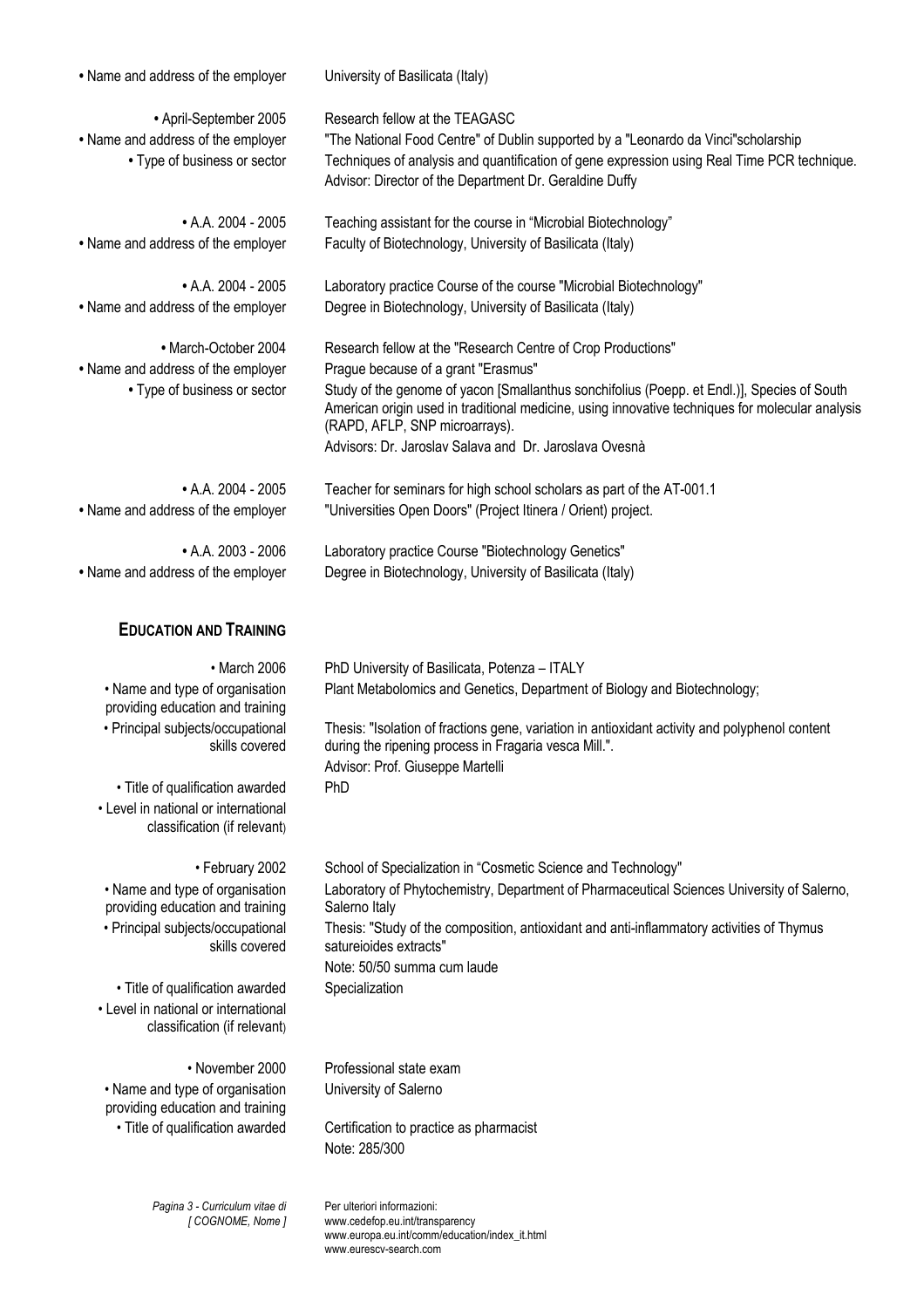• Level in national or international classification (if relevant)

#### • October 2000 Master Degree in Pharmacy University of Salerno

• Name and type of organisation providing education and training • Principal subjects/occupational skills covered

• Title of qualification awarded Master Degree • Level in national or international classification (if relevant)

### **PERSONAL SKILLS AND COMPETENCES**

*Acquired in the course of life and career but not necessarily covered by formal certificates and diplomas*..

MOTHERTONGUE **ITALIAN**

**ENGLISH**

#### **OTHER**

• *Reading skills* excellent *• Writing skills* excellent • Oral expression skills excellent

• Reading skills excellent • Writing skills excellent • Oral expression skills excellent

#### SOCIAL SKILLS

#### AND COMPETENCES

*Living and working with other people, in multicultural environments, in positions where communication is important and situations where teamwork is essential (for example culture and sports), etc.*

#### ORGANISATIONAL SKILLS

#### AND COMPETENCES

*Coordination and administration of people, projects and budgets; at work, in voluntary work (for example culture and sports) and at home, etc.*

THESE SKILLS HAVE BEEN ACQUIRED DURING THE LAST 10 YEARS OF PROJECT LEADERSHIPS AND TEAM **WORKING** 

I try and I use to speak clearly, concisely, and without misinterpretation. I use to pay close attention to the speaker by engaging with them to ensure I am getting the essence of the conversation, I am tolerant and I am used to travel alone, with friends or colleagues and always finding an agreement on nearly any topic. I use to be respectful about letting others speak and knowing when to initiate conversation or respond, I do not love to interrupt the others

THESE SKILLS HAVE BEEN ACQUIRED DURING THE LAST 20 YEARS OF TEAM WORKING AS COLLABORATOR OR AS LEADER.

I am able to creating and keeping deadlines, organize my and other work but also able to delegation. When needed I am a decision maker and with great skills of problem solving. I do care about productivity, strategic thinking strong focus, concentration, clear, coherent thinking, and good memory. I love music and sport. I use to observe arts or nature to get new emotions. ideas.

#### Projects:

2020 Scientific Responsible of the Project "Plant Active Products: Research, Innovation and Knowledge Advancements through an International NETwork - PAPRIKANET" (CUP: C39J20001740002) financed from funds dedicated to interregional and transnational cooperation in collaboration with the University of Naples Federico II, CNR and 12 European universities and research centers.

*Pagina 4 - Curriculum vitae di [ COGNOME, Nome ]* Per ulteriori informazioni: www.cedefop.eu.int/transparency www.europa.eu.int/comm/education/index\_it.html

www.eurescv-search.com

Laboratory of Phytochemistry, Department of Pharmaceutical Sciences University of Salerno, Salerno Italy Thesis: "A new benzophenone poliisoprenilated isolated from a sample of Cuban propolis"

Advisor: Prof. Francesco de Simone Note:110/110

**SPANISH**